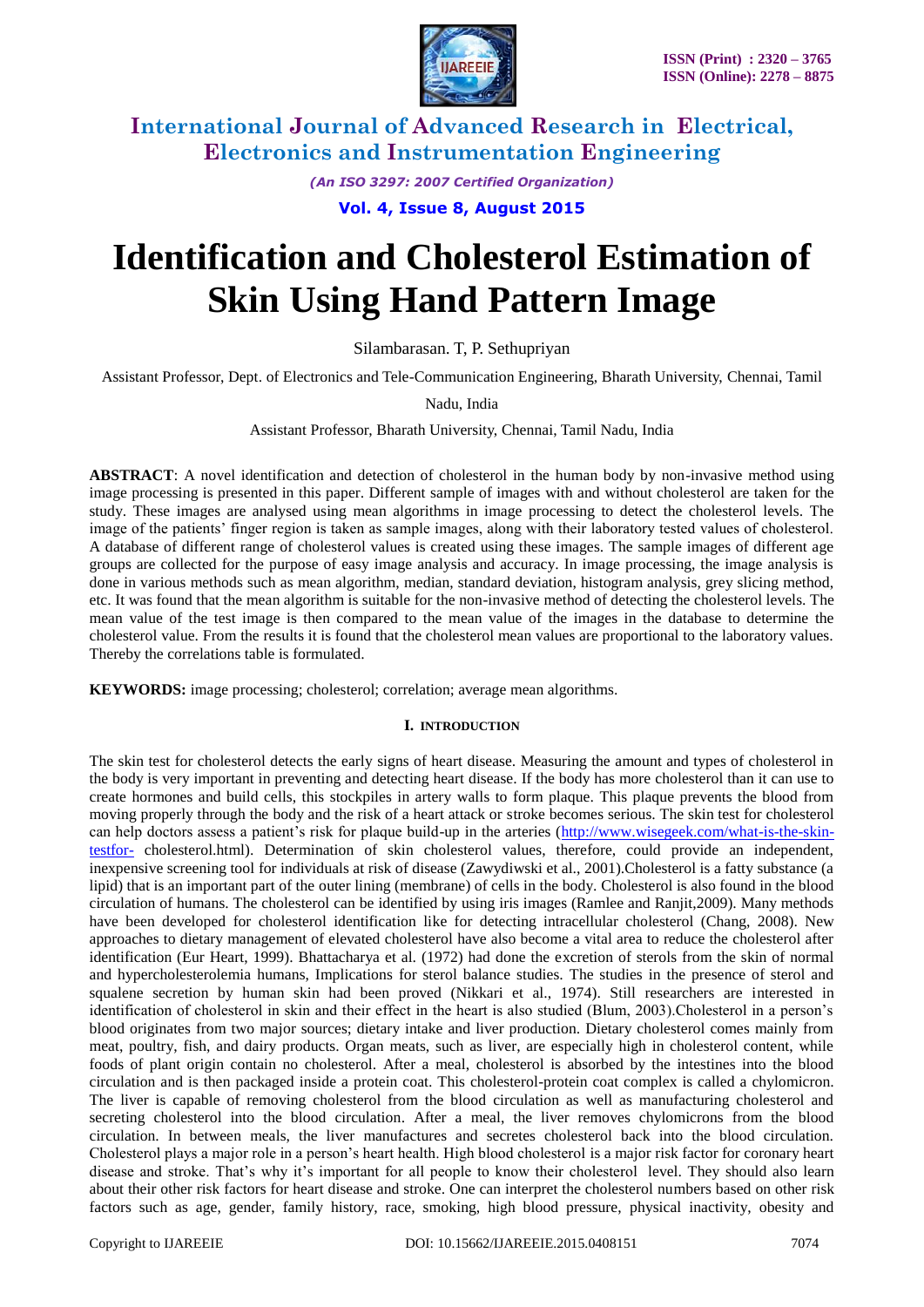

## *(An ISO 3297: 2007 Certified Organization)*

## **Vol. 4, Issue 8, August 2015**

diabetes. Total blood cholesterol is the most common measurement of blood cholesterol. It's the number you receive as test results. Cholesterol is measured in milligrams per decilitre of blood (mg/dL).Total cholesterol is the sum of LDL (low density) cholesterol, HDL (high density) cholesterol, Triglycerides. Both heredity and diet have a significant influence on a person's LDL, HDL and total cholesterol levels. For example, familial hypercholesterolemia (FH) is a common inherited disorder whose victims have a diminished number or non-existent LDL receptors on the surface of liver cells. People with this disorder also tend to develop atherosclerosis and heart attacks during early adulthood. The American Heart Association endorses the National Cholesterol Education Program (NCEP) guidelines for detection of high cholesterol. It recommends that everyone age 20 and older have a fasting 'lipoprotein profile' every five years. This test is done after a 9–12-hour fast without food, liquids or pills. It gives information about total cholesterol, lowdensity lipoprotein (LDL) or 'bad' cholesterol, high-density lipoprotein (HDL) or 'good' cholesterol and triglycerides (blood fats). Blood cholesterol for adults is classified by LEVELS. Normal range of cholesterol levels are 200 mg/dL or lower for a total count, but it is important to check HDL and LDL levels for a better analysis. To check HDL and LDL levels a blood lipid test will need to be done, which should also reveal triglyceride levels. Normal triglyceride levels are 150 mg/dL and below.

HDL is the good cholesterol and is considered normal at 40mg/dL whereas LDL is the bad cholesterol and should be less than 100 mg/dL to be at a desirable range. If your total cholesterol is 200 mg/dL or more, or your HDL cholesterol is less than 40 mg/dL (for men) and less than 50 mg/dL (for women), you need to have a lipoprotein profile done to determine your LDL cholesterol and triglyceride levels. If your cholesterol is high or you have other risk factors. Lowering high cholesterol can be accomplished with diet, exercise, and medication if needed. A physician will usually try diet and exercise first but may prescribe medication to help get levels down faster, depending upon weight factors and other uncontrollable factors such as age, gender, and family history.

## **II. SYSTEM DESCRIPTOR**

| TOTAL CHOLESTEROL LEVEL       | <b>CATEGORY</b>                        |  |
|-------------------------------|----------------------------------------|--|
| Less than $200 \text{ mg/dL}$ | Desirable level that puts you at lower |  |
|                               | risk for coronary heart disease.       |  |
|                               | A cholesterol level of 200 mg/dL or    |  |
|                               | higher raises your risk.               |  |
| 200 to 239 mg/dL              | Borderline high                        |  |
| 240 mg/dL and above           | High blood cholesterol. A person with  |  |
|                               | this level has more than twice         |  |
|                               | the risk of coronary heart disease as  |  |
|                               | someone whose cholesterol is           |  |
|                               | below $200 \text{ mg/dL}$ .            |  |

#### **Table 1 Total cholesterol level**

HDL cholesterol is called the 'good cholesterol' because HDL cholesterol particles prevent atherosclerosis by extracting cholesterol from the artery walls and disposing of them through the liver. Thus, high levels of LDL cholesterol and low levels of HDL cholesterol (high LDL/HDL ratios) are risk factors for atherosclerosis, while low levels of LDL cholesterol and high level of HDL cholesterol (low LDL/HDL ratios) are desirable.

## **Table 2 HDL cholesterol level**

| HDL CHOLESTEROL LEVEL          | <b>CATEGORY</b>              |  |
|--------------------------------|------------------------------|--|
| Less than 40 mg/dL (for men)   | Low HDL cholesterol. A       |  |
| Less than 50 mg/dL (for women) | major risk factor for        |  |
|                                | heart disease.               |  |
| $60 \text{ mg/dL}$ and above   | High HDL cholesterol.        |  |
|                                | An HDL of $60 \text{ mg/dL}$ |  |
|                                | and above is                 |  |
|                                | considered protective        |  |
|                                | against heart disease.       |  |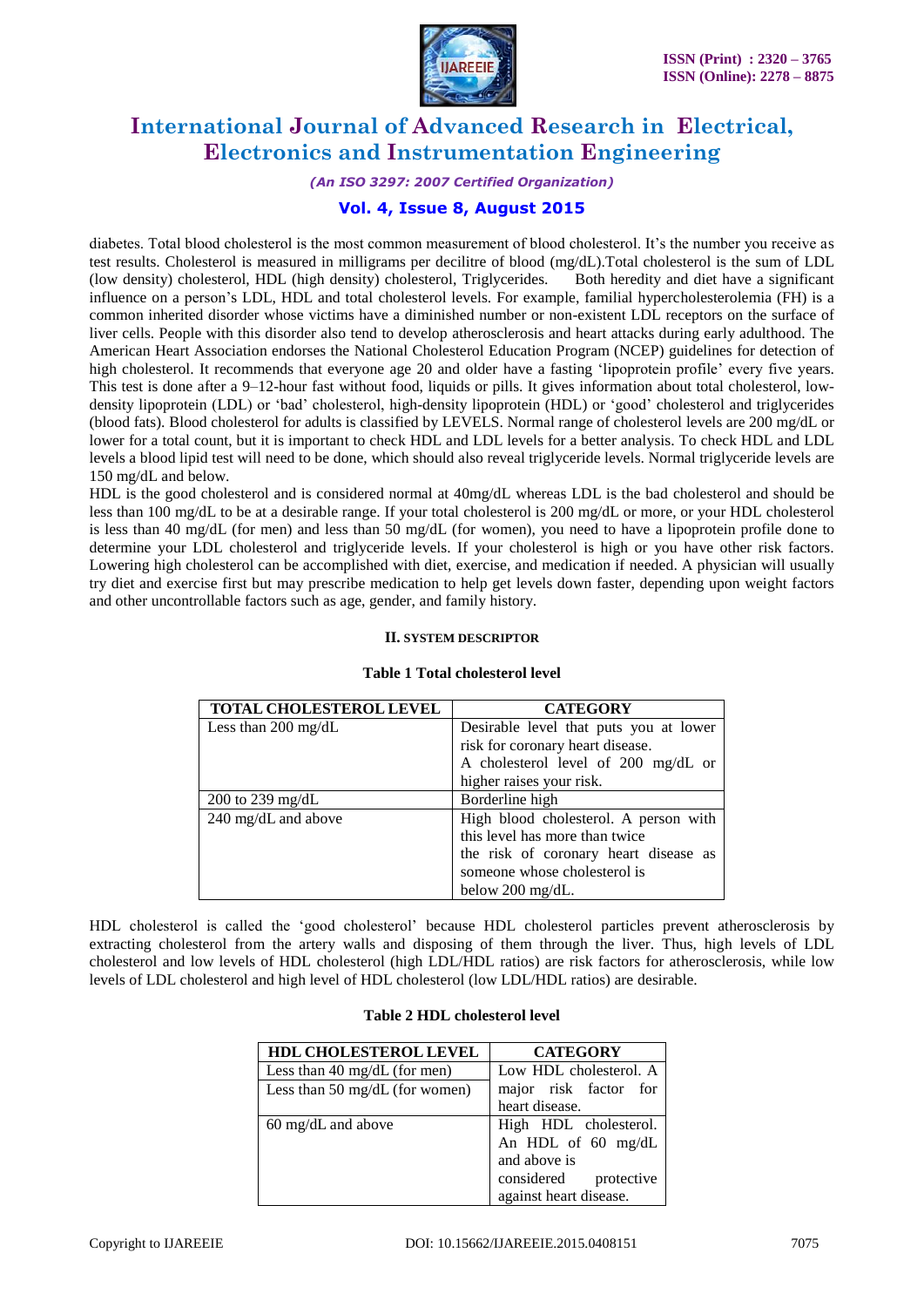

#### *(An ISO 3297: 2007 Certified Organization)*

## **Vol. 4, Issue 8, August 2015**

LDL cholesterol is called 'bad' cholesterol, because elevated levels of LDL cholesterol are associated with an increased risk of coronary heart disease. LDL lipoprotein deposits cholesterol on the artery walls, causing the formation of a hard, thick substance called cholesterol plaque. Over time, cholesterol plaque causes thickening of the artery walls and narrowing of the arteries, a process called atherosclerosis. The liver not only manufactures and secretes LDL cholesterol into the blood; it also removes LDL cholesterol from the blood. A high number of active LDL receptors on the liver surfaces is associated with the rapid removal of LDL cholesterol from the blood and low blood LDL cholesterol levels. A deficiency of LDL receptors is associated with high LDL cholesterol blood levels.

#### **Table 3 LDL cholesterol level**

| <b>LDL CHOLESTEROL LEVEL</b>  | <b>CATEGORY</b>       |  |
|-------------------------------|-----------------------|--|
| 100 to 129 mg/dL              | Near or above optimal |  |
| Less than $100 \text{ mg/dL}$ | Optimal               |  |
| 130 to 159 mg/dL              | Borderline high       |  |
| 160 to 189 mg/dL              | High                  |  |
| 190 mg/dL and above           | Very high             |  |

Triglyceride is the most common type of fat in the body. Many people who have heart disease or diabetes have high triglyceride levels. Normal triglyceride levels vary by age and sex. A high triglyceride level combined with low HDL cholesterol or high LDL cholesterol seems to speed up atherosclerosis (the build-up of fatty deposits in artery walls). Atherosclerosis increases the risk for heart attack and stroke.

#### **Table 4 Triglyceride level**

| <b>TRIGLYCERIDE LEVEL</b>     | <b>CATEGORY</b> |  |
|-------------------------------|-----------------|--|
| Less than $150 \text{ mg/dL}$ | Normal          |  |
| 150–199 mg/dL                 | Borderline high |  |
| $200 - 499$ mg/dL             | High            |  |
| 500 mg/dL and above           | Very high       |  |

### **III. METHODOLOGY**

In this project we take only the total cholesterol values into considerations. Our main criteria is to detect the cholesterol by non-invasive method. We use MATLAB software for image analysis. We collect the sample images along with the laboratory tested values. We collect the sample images of different age groups for the purpose of easy image analysis of the sample image under test and accuracy. In Image processing, the image analysis is done in various methods such as mean algorithm, median, standard deviation, histogram analysis, grey slicing method, etc. But we use mean algorithm as it is simple and more suitable for this project. We crop the sample images to a standard size in order to maintain standard database which would help in easy comparison. With the sample images we create a database of different range of cholesterol values. We create the database of the cropped sample images along with the mean values which is determined using mean algorithm in MATLAB. We correlate the mean values with the lab values. For high cholesterol image we get high mean values and for low cholesterol image we get low mean values. In order to find the cholesterol value of the test image, we take the photo of the patients hand and upload it in MATLAB work space. Then we crop the image to a standard size as that of the sample images. We write a programme in MATLAB for comparing the sample image under test with the images in the database. We compare the mean value of the test image with the mean value of the sample images in the database. On comparison we can match the mean value of the test image with the nearest mean value of the sample image in the database. Once we get the match that particular mean value is pointed out and correspondingly we can give the laboratory cholesterol values, since it is correlated with the mean value of the matched sample image in the database. By this way we can determine the cholesterol value of the patient and come to the result whether the patient is having high cholesterol or normal cholesterol or low cholesterol. We come to this conclusion on the basis of the range of mean values as classified in the database from low level to high level depending on different age group. We make this setup using MATLAB. When we click the capture button, the image in front will be captured using the digital camera using peripheral interface. Then the image will be displayed in the axes space. Then when we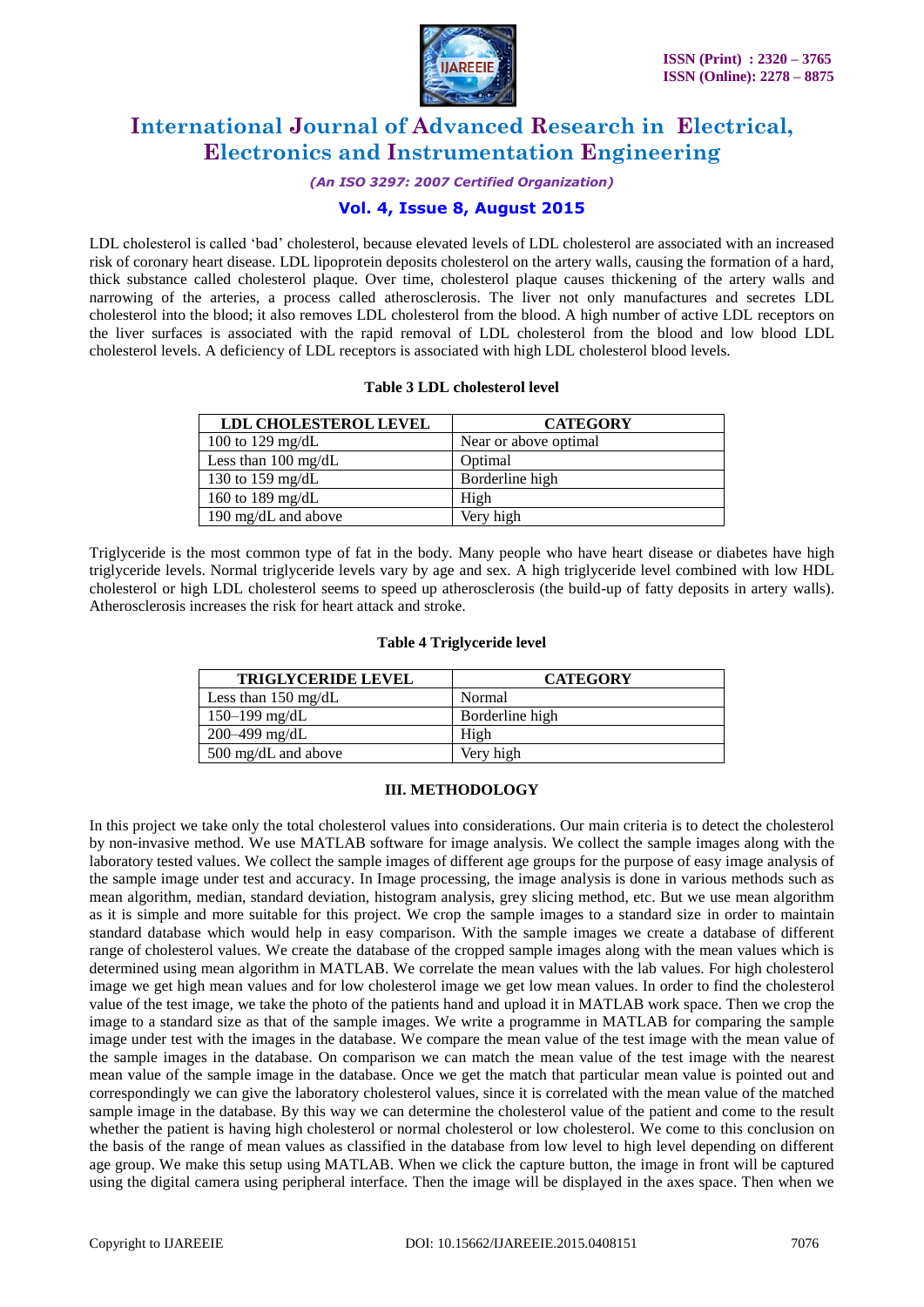

*(An ISO 3297: 2007 Certified Organization)*

## **Vol. 4, Issue 8, August 2015**

click the crop button the will be cropped to a standard size. When we click the Test button the mean value of the cropped image will be compared with the database and the desired result will be displayed as 'You have cholesterol or not'.

## **IV. RESULT AND DISCUSSION**

In this project we take various sample images and crop it to a standard size. From these cropped images we get a range of mean values. These mean values are correlated with the corresponding laboratory values of the sample image. We classify the patients into different age group and correspondingly we set the mean values and laboratory values for the patient with the help of our database. Depending on this classification we obtain a range of mean values and laboratory values on basis of which we can conclude whether the person is having very high cholesterol, High cholesterol(desirable) and normal cholesterol.

| Age group             | Laboratory<br>values | Mean<br>values | Category                 |
|-----------------------|----------------------|----------------|--------------------------|
| $25$ to $40$<br>years | Below 120            | Below 55       | Low cholesterol          |
|                       | $121 - 200$ mg/dL    | $55 - 103$     | Normal cholesterol       |
|                       | $201 - 250$ mg/dL    | $104 - 133$    | High cholesterol         |
|                       | Above 250            | Above 133      | Very high<br>cholesterol |
| 40 to 60<br>years     | Below 120            | Below 57       | Low cholesterol          |
|                       | $121 - 200$ mg/dL    | $57 - 105$     | Normal cholesterol       |
|                       | 201-250 mg/dL        | $106 - 135$    | High cholesterol         |
|                       | Above 250            | Above 135      | Very high<br>cholesterol |

#### **Table 5 Age, laboratory values, category**

One can interpret the cholesterol numbers based on other risk factors such as age, gender, family history, race, smoking, high blood pressure, physical inactivity, obesity and diabetes. Cholesterol detection for adults using image processing can be classified on the basis of range of mean values. For normal cholesterol, the range of mean values must lie between the range of 55–103 for the age group of 25–40 years and 57–105 for the age group of 40–60 years. If the range of mean values lie between 104–133 for age group 25–40 years and 106–135 for the age group of 40–60 years then they have high cholesterol which is desirable. When the mean values are above 133 for the age group of 25– 40 years and above 135 for the age group of 40–60 years then they have very high cholesterol, which is a major risk factors for coronary heart disease and stroke. Therefore these ranges of mean values are tabulated below.

#### **V. CONCLUSIONS**

The above tabulation is classified into two categories of age groups. That is from 25–40 years and from 40–60years. The sample images taken are classified into these two groups. Then these images will be analysed with the help of MATLAB software and then we obtain the mean values with the help of the mean algorithm. Therefore we obtain two different set of mean values from the two different age groups sample images.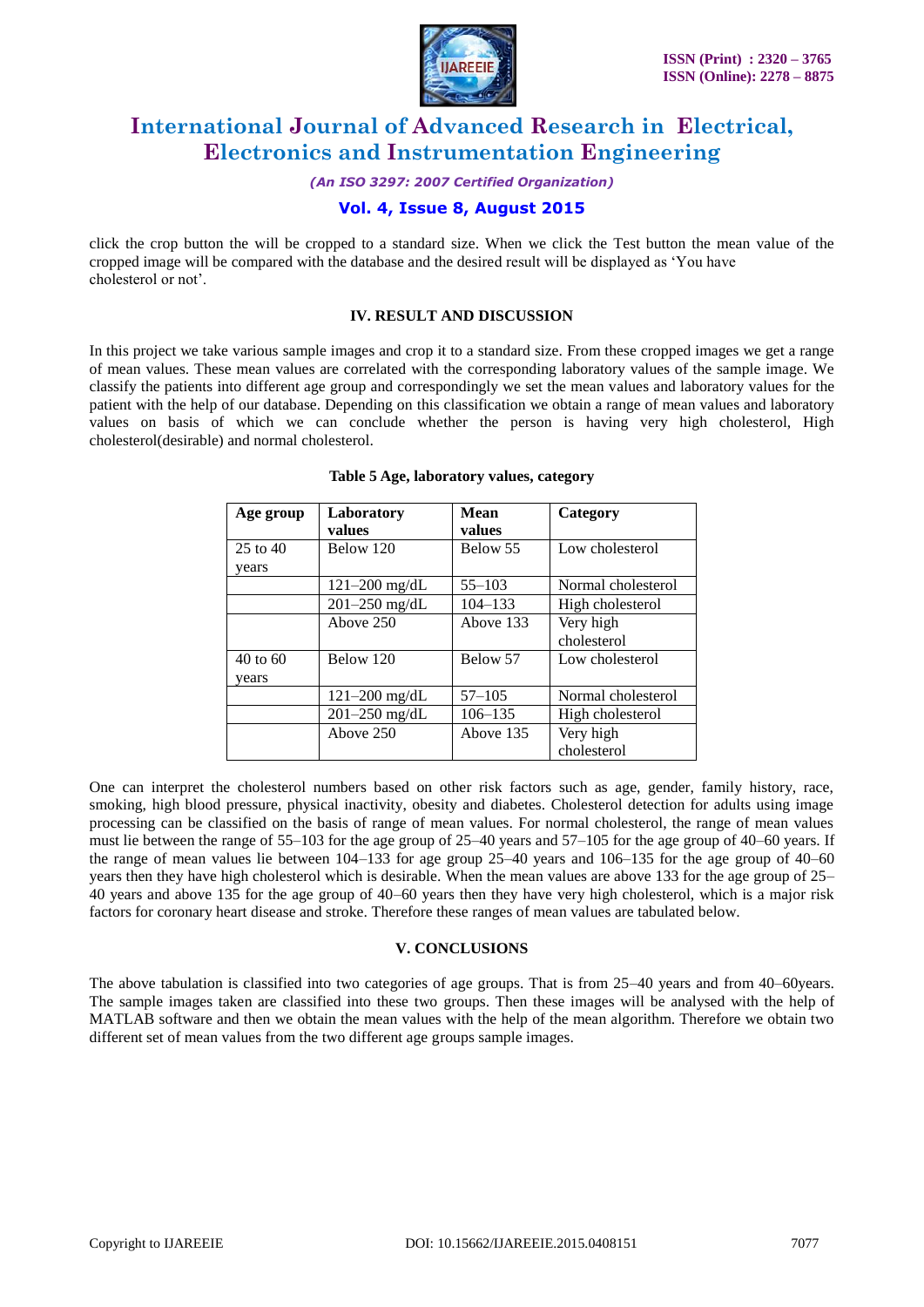

*(An ISO 3297: 2007 Certified Organization)*

## **Vol. 4, Issue 8, August 2015**

**Figure 1** Sample image and its laboratory values with average mean value (see online version for colours)



#### **RECOMMENDED VALUES**

Total Cholesterol  $\equiv$  < 200 mg/dl LDL Cholesterol = <100 mg/dl  $HDL$  Cholesterol = over 40 Triglycerides =  $Under 150$ 

**LAB VALUES** Total Cholesterol= 202 mg/dl  $LDL = 94 mg/dl$ 

 $HDL = 42 mg/dl$ <br>Triglycerides = 141 mg/dl

Mean Value =  $104.5617$ 

Then these mean values are examined and a range is obtained on the basis of laboratory tested values. With this range of database we can conclude as till what range the normal cholesterol lies. So the range for the mean values and the laboratory values are tabulated as to which range is the cholesterol normal and to which range it is very high. This range does differ depending upon the age group. Some of the sample images of different age groups and different range of mean values and laboratory values are given below.

**Figure 2** Sample image and its laboratory values with average mean value (see online version for colours)



Total Cholesterol =<  $200 \text{ mg/dl}$ LDL Cholesterol = <100 mg/dl  $HDL$  Cholesterol = over 40 Triglycerides  $=$  Under 150

Total Cholesterol= 142 mg/dl  $HDL = 53 mg/dl$ Triglycerides =  $75 \text{ mg/dI}$ 

Mean Value =  $67.2895$ 

**Figure 3** Sample image and its laboratory values with average mean value (see online version for colours)



#### **RECOMMENDED VALUES**

Total Cholesterol =  $<$  200 mg/dl LDL Cholesterol = <100 mg/dl  $HDL$  Cholesterol = over 40 Triglycerides =  $Under 150$ 

#### **LAR VALUES**

Total Cholesterol= 159 mg/dl  $LDL = 77$  mg/dl  $HDL = 61 mg/dl$ Triglycerides  $= 116$  mg/dl

Mean Value =  $78.6143$